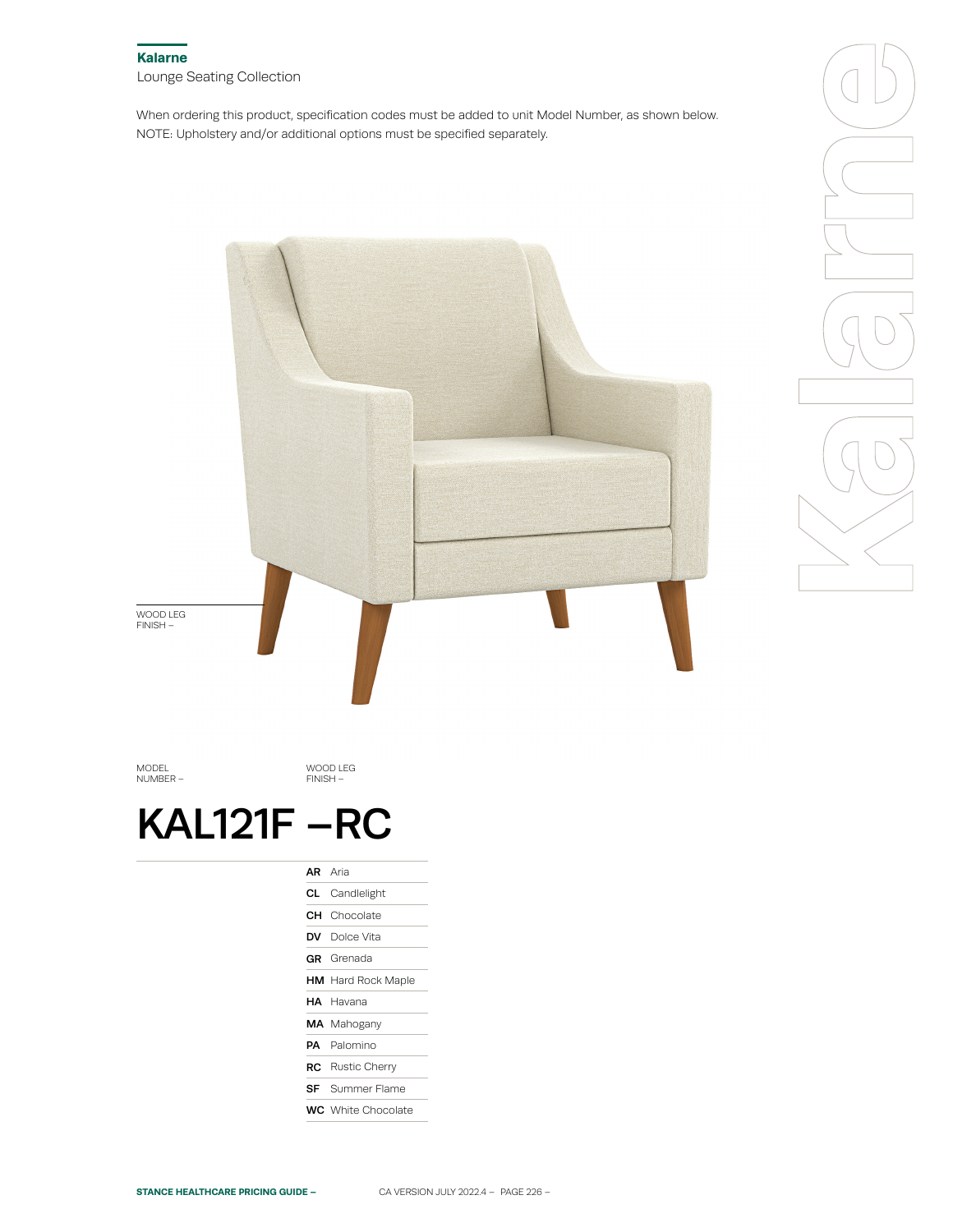#### **Kalarne**

Lounge Seating Collection

Different fabrics may be specified on the seat and on the back. In this case, use the higher grade of the two. No additional upcharge applies. All prices are in CA dollars (CAD).

## **KAL121F**

DESCRIPTION –



| Width 29                 | <b>CAL 133</b>   | $+198$ |  |
|--------------------------|------------------|--------|--|
| Depth 31.5               | Moisture barrier | $+170$ |  |
| Height 34.5              | Metal legs       | N/A    |  |
| Seat Width 20.5          |                  |        |  |
| Seat Depth 19            |                  |        |  |
| Seat Height 17.5         |                  |        |  |
| Arm Height 23.5          |                  |        |  |
| COM Yard Back 1.5        |                  |        |  |
| COM Yard Seat 1          |                  |        |  |
| COM Yard Arms 1.5        |                  |        |  |
| COM Yard Front Panel 0.5 |                  |        |  |
| Cubic Feet 19            |                  |        |  |
| Ship Weight 75           |                  |        |  |
|                          |                  |        |  |



| MODEL NO. | COM/1 |           |  | h                        |  |      |
|-----------|-------|-----------|--|--------------------------|--|------|
| KAL121F   |       | 1943 2300 |  | 2657 3014 3370 3727 4084 |  | 4441 |

### **KAL150F**

| DESCRIPTION - |  |
|---------------|--|
|               |  |



| DESCRIPTION - | DIMENSIONS -             |       |                         | OPTIONS- |                |                  |      |                |        |  |  |  |
|---------------|--------------------------|-------|-------------------------|----------|----------------|------------------|------|----------------|--------|--|--|--|
| Two-seat      | Width 50                 |       |                         |          | <b>CAL 133</b> |                  |      |                | $+285$ |  |  |  |
|               | Depth 32.5               |       |                         |          |                | Moisture barrier |      |                |        |  |  |  |
|               | Height 34.5              |       |                         |          | Metal legs     |                  |      |                | N/A    |  |  |  |
|               | Seat Width 20.5          |       |                         |          |                |                  |      |                |        |  |  |  |
|               | Seat Depth 19            |       |                         |          |                |                  |      |                |        |  |  |  |
|               | Seat Height 17.5         |       |                         |          |                |                  |      |                |        |  |  |  |
|               | Arm Height 23.5          |       |                         |          |                |                  |      |                |        |  |  |  |
|               | COM Yard Back 3          |       |                         |          |                |                  |      |                |        |  |  |  |
|               | COM Yard Seat 1.5        |       |                         |          |                |                  |      |                |        |  |  |  |
|               | COM Yard Arms 1.5        |       |                         |          |                |                  |      |                |        |  |  |  |
|               | COM Yard Front Panel 0.5 |       |                         |          |                |                  |      |                |        |  |  |  |
|               | Cubic Feet 38            |       |                         |          |                |                  |      |                |        |  |  |  |
|               | Ship Weight 115          |       |                         |          |                |                  |      |                |        |  |  |  |
|               | MODEL NO.                | COM/1 | $\overline{\mathbf{2}}$ | 3        | 4              | 5                | 6    | $\overline{7}$ | 8      |  |  |  |
|               | KAL150F                  | 2805  | 3300                    | 3796     | 4291           | 4787             | 5283 | 5778           | 6274   |  |  |  |